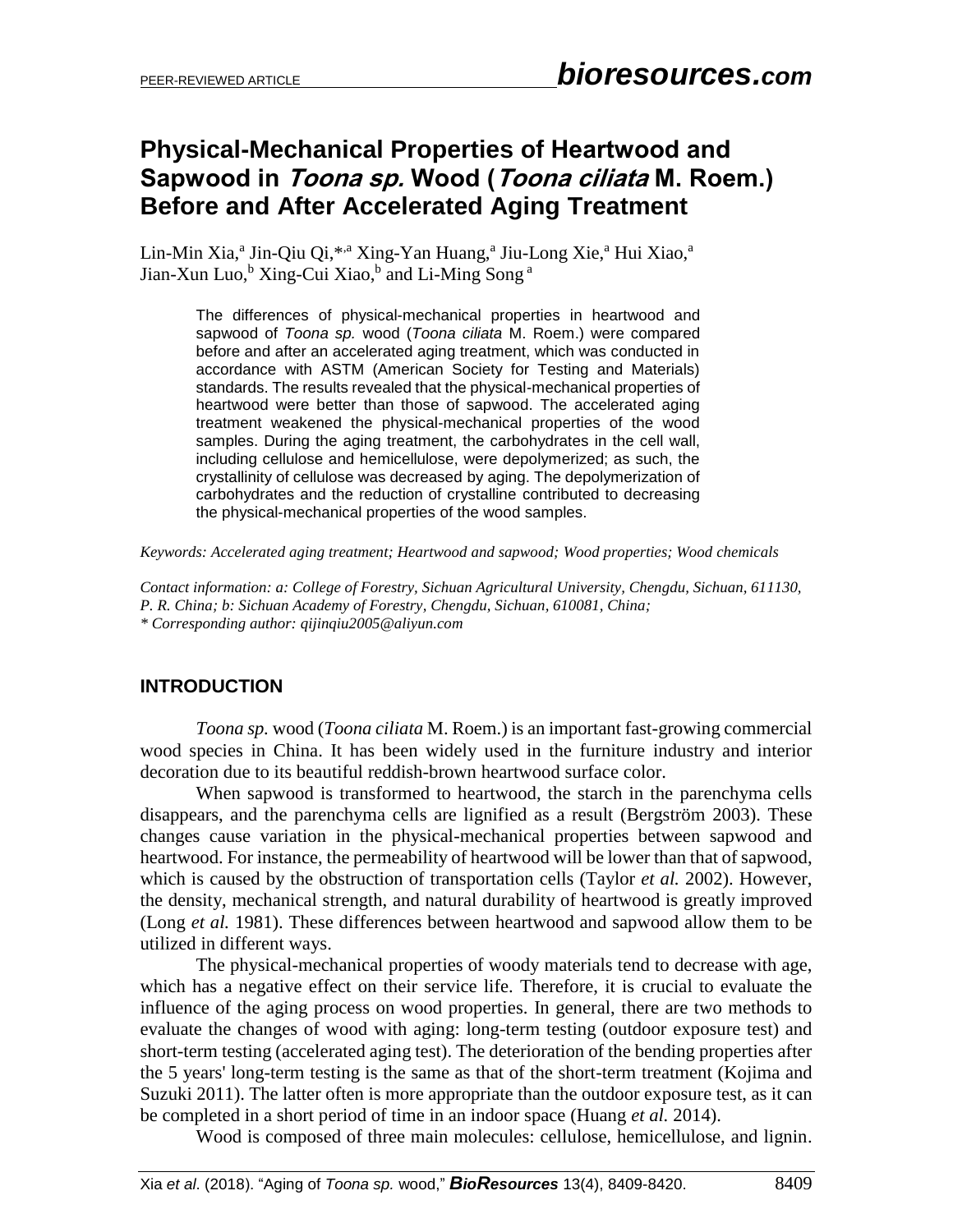These molecules play an important role in determining the physical-mechanical properties of wood. Hence, it is important to evaluate the variation of the main chemical components in the wood by applying Fourier transform infrared spectroscopy (FT-IR). Moreover, the aging process of wood may lead to a change in crystallinity, which also influences the elasticity, absorptive capacity, and other valuable physical-mechanical properties of wood (Bhuiyan *et al.* 2000). The changes in the crystallinity of wood are evaluated by X-ray photoelectron spectroscopy.

To date, there has been no study on physical-mechanical properties of *Toona* sp*.*  wood before and after aging treatment. In this work, the specific objective is to determine the physical-mechanical properties of sapwood and heartwood in *Toona* sp*.* wood before and after aging.

## **EXPERIMENTAL**

#### **Materials**

*Toona* sp*.* trunks (53 years old) were harvested from Dechang, Sichuan, China, in 2014. Heartwood and sapwood zones were identified through visual inspection. As shown in Fig. 1, section A was used to study anatomical characteristics. Samples for physicalmechanical properties were taken from section B.



**Fig. 1.** Transversal section of the *Toona* sp*.* wood

## **Methods**

#### *Anatomical characteristics*

Samples with size dimensions of 5 mm  $\times$  5 mm  $\times$  5 mm were boiled in distilled water until soft, then sliced into sections with a 30 μm thickness using a sliding microtome (TU-213, Yamato Kohki Instruments Co., Ltd, Asaka-shi, Japan). Wood slices were stained with a 0.1% Safranin O (Alfa Aesar, Ward Hill, MA, USA) for 30 s to increase visibility and then dehydrated by an alcohol series (30, 50, 70, 90, 95 and 100%) for 10 min each. One drop of neutral balsam (Shanghai Specimen and Model Factory, Shanghai, China) was added to the center of the slide. The cross-section was then mounted on the slide and covered with a coverslip. Air-dried slides were observed with a digital camera microscope (BX51, Olympus, Tokyo, Japan) and analyzed with a wood anatomical analysis software (STDY-M, Tiandiyu Technology, Beijing, China).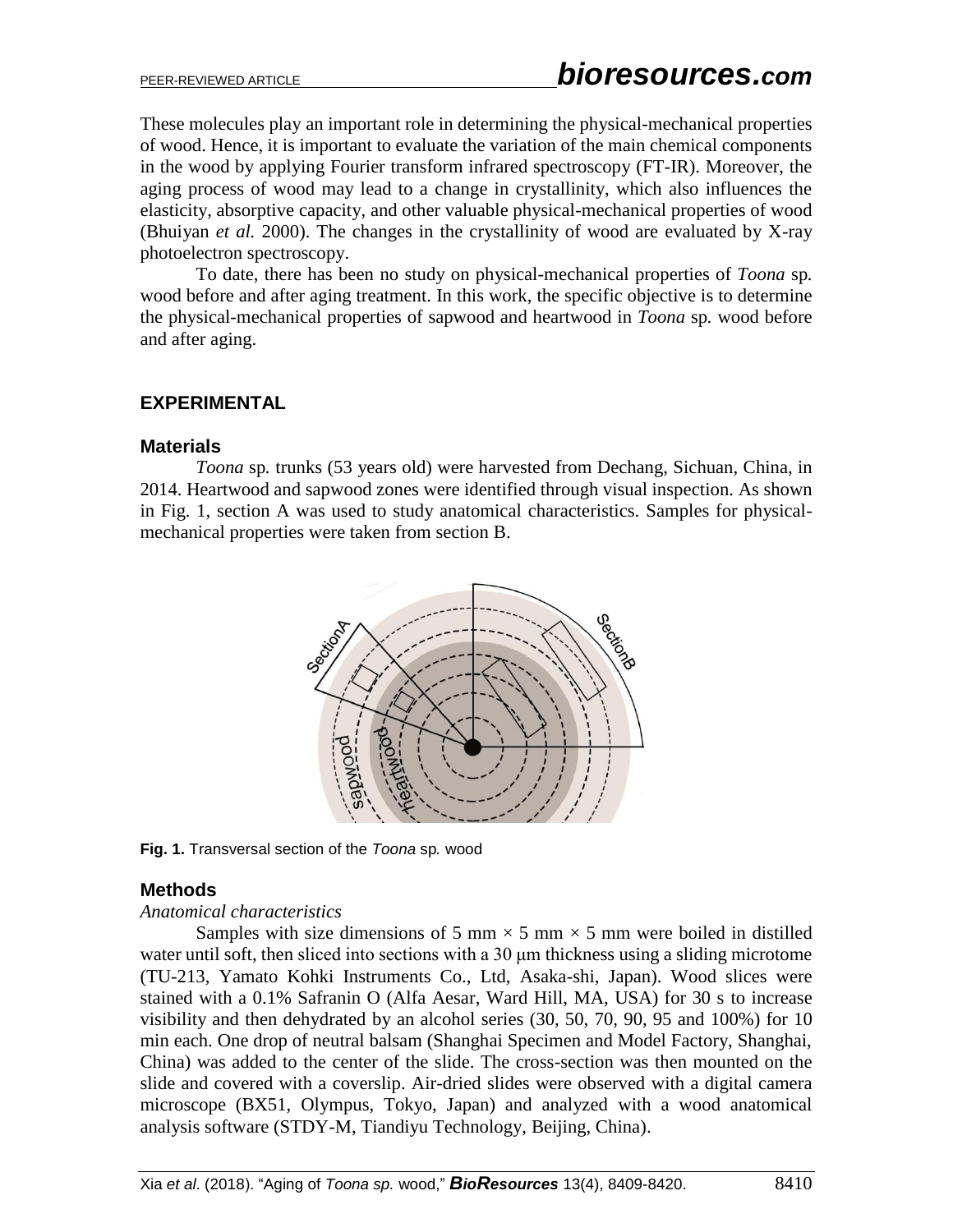The proportion of axial parenchyma, fiber, ray, and vessel was measured according to the method outlined by Pirralho *et al.* (2014) on the transverse section using a 70 pointgrid on successive areas along the radius.

To measure the dimensions of the fiber and vessel, wood samples were splintered into match stick size. Wood cells were then isolated using Jeffrey's solution (10% chromic acid: 10% nitric acid mixtures  $= 1:1$ ). Each of the fifty complete and reasonable fiber and vessels were randomly selected and measured for each part. The measurement was carried out using a digital camera microscope.

#### *Accelerated aging treatment*

The accelerated aging treatment was carried out in accordance with the standard method ASTM (American Society for Testing and Materials) D 1037-99 (1993). The procedure consists of 6 cycles of the following sequence: soaking in water for 1 h at 50 °C, steaming at 95 °C for 3 h, and freezing at -12 °C for 20 h; drying at 100 °C for 3 h, steaming at 95 °C for 3 h, and drying at 100 °C for 18 h. In total, 12 days were required. After the accelerated aging procedure, the samples were conditioned at 22 °C and 65% relative humidity for 6 weeks prior to testing.

#### *Chemical analysis*

Wood powders that passed through a 40 mesh sieve and were retained on a 60 mesh sieve were dried at 80 °C to a constant weight. The hemicellulose, alpha-cellulose, Klason lignin content, ethanol-toluene extracts, 1% NaOH solubility, and ash contents of these samples were determined according to ASTM standards D1104-56 (1971), D1103-60 (1971), D1106-96 (1996), D1107-96 (1996), D1109-84 (2001), and D1102-84 (2001), respectively. Hemicellulose content was determined as described in Zhang *et al*. (2011).

#### *Determination of physical-mechanical properties*

The physical properties of the wood samples were determined according to GB (National Standard of the People's Republic of China)/T 1933 (2009) and GB/T 1932 (2009). The basic density  $(D, g/cm^{-3})$  was determined based on the measured oven-dry weight and green volume. Volumetric shrinkage (*S*, %) was estimated with air and oven dry samples. The samples for basic density and volumetric shrinkage were oven dried at  $103 \pm 2$  °C until a constant weight was obtained. The volume of the sample was determined using a water displacement method.

The mechanical properties, *i.e.*, compressive strength (CS, MPa), modulus of rupture (MOR, MPa), and modulus of elasticity (MOE, GPa), and hardness (KN) of the cross-sections were determined according to GB/T 1935 (2009), GB/ T1936.1 (2009), GB/T 1936.2 (2009), and GB/T 1941 (2009), respectively, using a universal testing machine (model RGM-4100, Reger, Shenzheng, China).

CS was measured by loading the specimen at a constant rate of 0.5 mm/min until the maximum load was reached or failure occurred. The bending tests were conducted under a three-point bending device at the cross head vertical speed of 10 mm/min. A free span length of 240 mm was required for the MOR and MOE tests. Hardness was measured by pressing the hemispherical steel into the sample at a constant rate of 5 mm/min until the depth was 5.64 mm. Thirty replicates were carried out for each group.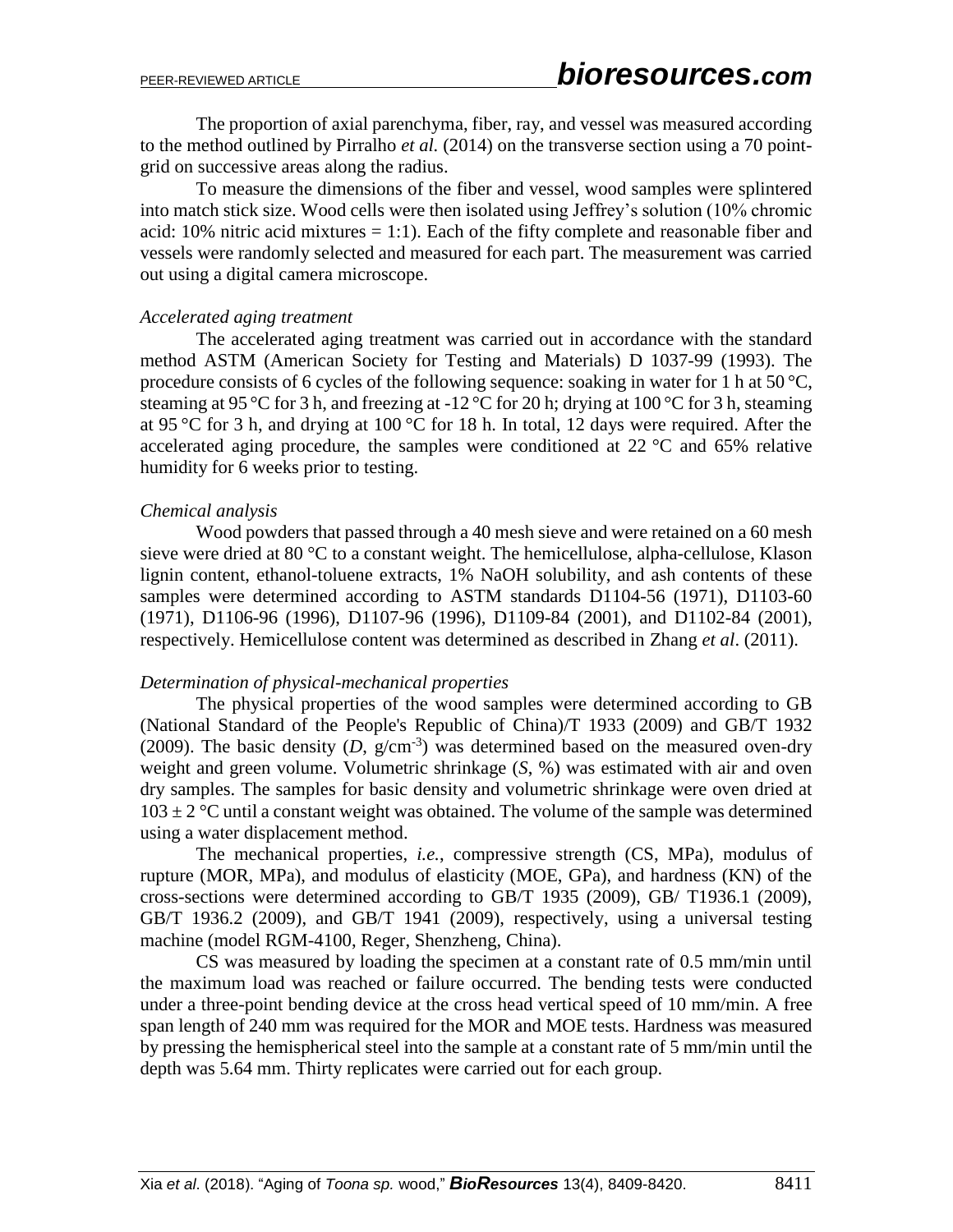#### *FT-IR spectroscopy*

The FT-IR analysis was performed with a Nicolet Nexus 670 spectrometer from Madison Instruments (Middleton, WI, USA) equipped with a Thermo Nicolet Golden Gate MKII Single Reflection ATR accessory equipped with a hybrid diamond/Znse single crystal (Brilliant Spectroscopy, Radnor, PA, USA). A small quantity of sample powders was covered, flatwise, on the detection window. Each sample was analyzed in the range of resolution from 400 cm<sup>-1</sup> to 4000 cm<sup>-1</sup> with a spectral resolution of 4 cm<sup>-1</sup>, and 32 scans were collected. Three replicates were conducted in this work. The spectra were normalized at the band at  $1506 \text{ cm}^{-1}$ .

#### *X-ray measurements*

The wood sample was treated using an X-ray diffractometer (Philips X-Pert, Panalytical, Almelo, Netherlands) with an X-ray generator and a Cu target (*λ*=0.1541 nm): with a K $\alpha$  (40 kv, 40 mA) radiation at room temperature and a scan rate at 2.5 °/min. The intensity was measured as a function of the scattering angle of the 2*θ* by *θ*-2*θ* scan. The sample was spread over a range of  $2\theta = 8$  to 40° (Bhuiyan *et al.* 2001; Zhang *et al.* 2011). The degree of crystallinity  $(C<sub>r</sub>I)$  was determined by the Segal method (Li 2003) (Eq. 1),

$$
C_r I = \frac{(I_{002} - I_{am})}{I_{002}} \times 100\%
$$
 (1)

where  $I_{002}$  is the diffraction intensity of the crystallizing area from the (002) plane at  $2\theta =$ 22.2°;  $I_{\text{am}}$  is the intensity of the amorphous background scatter measured at  $2\theta = 18^\circ$ .  $I_{002}$ represents both crystalline and amorphous material, and *I*am represents only the amorphous material (Inagaki *et al.* 2010).

#### *Statistical analysis*

Statistical analysis was carried out using SAS (version 9.1, SAS Institute, Cary, NC). The mean and the standard deviation were calculated.

# **RESULTS AND DISCUSSION**

#### **Anatomical Features between Heartwood and Sapwood**

Table 1 shows the mean value of fiber morphologies in heartwood and sapwood. The fiber length in sapwood (1.15 mm) was longer than that of heartwood (1.01 mm). This observation was also noted by Li *et al*. (2014), suggesting that the maturing process of fiber varies from heartwood to sapwood.

| Zone      | Length (mm)     | Width $(\mu m)$  | LW               | Lumen<br>Diameter<br>$(\mu m)$ | Double Cell<br>Wall<br>Thickness<br>$(\mu m)$ |
|-----------|-----------------|------------------|------------------|--------------------------------|-----------------------------------------------|
| Heartwood | $1.01 \pm 0.14$ | $22.45 \pm 2.51$ | $45.00 \pm 3.21$ | $14.95 \pm 2.09$               | $4.95 \pm 0.79$                               |
| Sapwood   | $1.15 \pm 0.06$ | $24.91 \pm 0.92$ | $46.19 \pm 2.23$ | $16.17 \pm 0.86$               | $5.29 \pm 0.73$                               |

**Table 1.** Anatomical Features of Fiber of *Toona* sp. Wood

The values represent the mean  $\pm$  SD.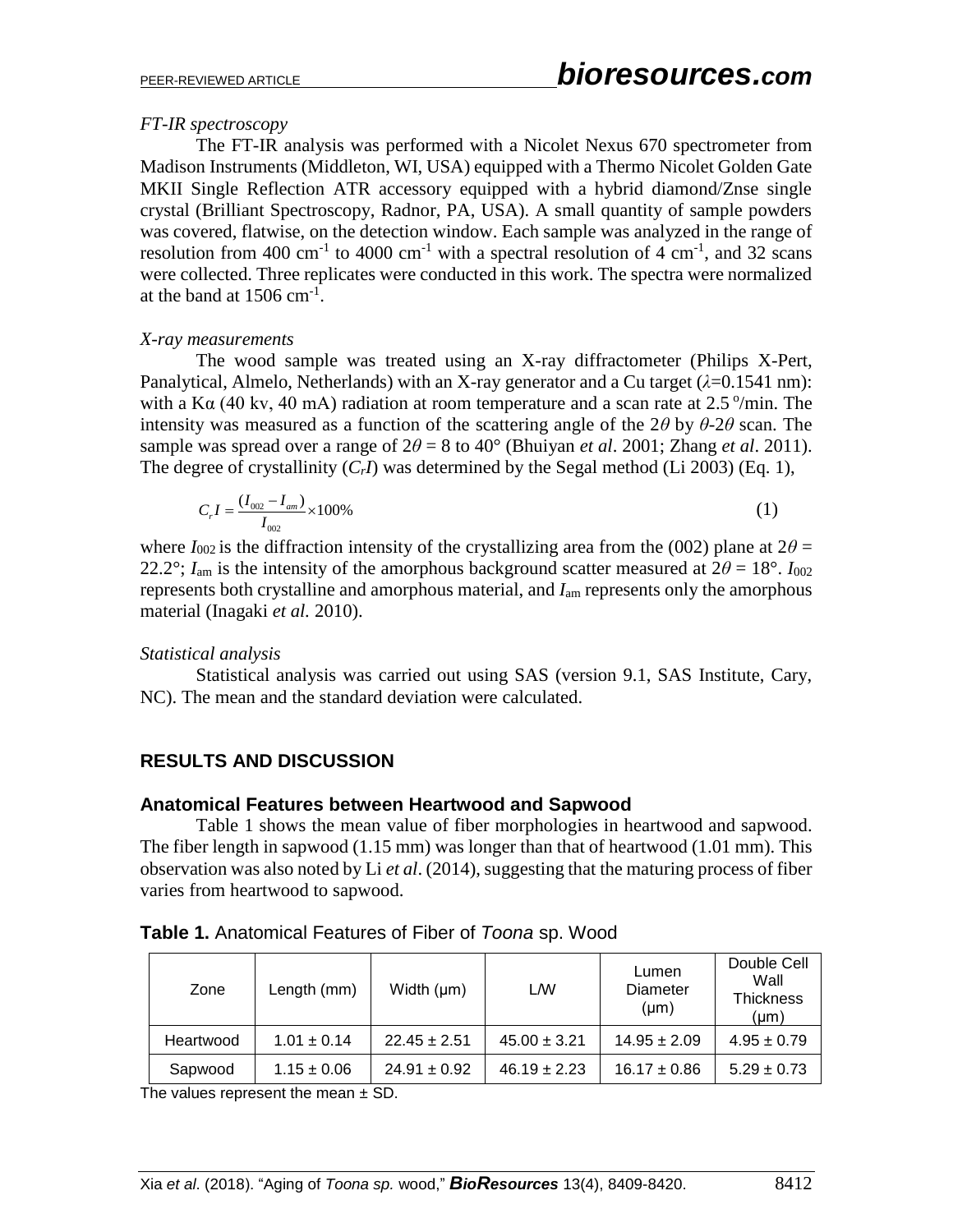Generally, from the pith outward, the fiber length increases rapidly and then tends to be stable after reaching a mature age (Luo *et al.* 2015). In addition, the values of the fiber width, length-to-width ratio, lumen diameter, and double cell wall thickness of the fiber in the heartwood region were less than these same values in the sapwood.

The cell type proportion of *Toona* sp. wood is presented in Table 2. The fiber proportion of heartwood (73.45%) was slightly greater than that of sapwood (72.68%). One possible reason was that the average fiber lumen diameter of the heartwood is smaller than that of the sapwood, as shown in Table 1. There was a higher proportion of vessels in the heartwood than in sapwood. In addition, the ratio of sapwood wood rays and axial parenchyma cells were greater than those of the heartwood.

| Zone      | Cell Type Proportion (%) |                  |                 |                  |  |
|-----------|--------------------------|------------------|-----------------|------------------|--|
|           | Vessel                   | Ray              | Parenchyma      | Fiber            |  |
| Heartwood | $12.15 \pm 5.00$         | $10.91 \pm 2.08$ | $3.56 \pm 0.82$ | $73.45 \pm 5.00$ |  |
| Sapwood   | $10.84 \pm 5.64$         | $11.45 \pm 2.89$ | $3.70 \pm 0.85$ | $72.68 \pm 5.64$ |  |

#### **Table 2.** Cell Type Proportion of *Toona* sp. Wood

The values represent the mean  $\pm$  SD.

#### **Effect of Accelerated Aging on** *Toona sp***. Wood Properties**

#### *Main chemical compositions*

The main chemical components of *Toona sp.* wood before and after accelerated aging treatment are presented in Table 3. The ash content and toluene-alcohol extractives of the aged samples were lower than those of the controls. This result indicated that lowmolecular weight components, such as tannin, gums, silicates, and starches, in aged samples were purged by hot water during the water and steam treatment cycles, which may contribute to the reduction in the basic density (Huang *et al*. 2014). The toluene-alcohol extractives of heartwood were greater than sapwood, which was also reported by Shupe *et al*. (1997). One possible reason was that the transformation of sapwood to heartwood could result in the death of the parenchyma cells, and the accumulation and/or deposition of some organic compounds (Bergström 2003).

## **Table 3.** Chemical Components of the Wood Samples Before and After Accelerated Aging Treatment

| Chemical                           | Heartwood        |                  | Sapwood          |                  |  |
|------------------------------------|------------------|------------------|------------------|------------------|--|
| Components                         | Control          | Aged             | Control          | Aged             |  |
| Ash (%)                            | $1.47 \pm 0.15$  | $1.10 \pm 0.06$  | $0.70 \pm 0.06$  | $0.63 \pm 0.03$  |  |
| Toluene-alcohol<br>extractives (%) | $4.32 \pm 0.07$  | $3.05 \pm 0.08$  | $3.25 \pm 0.09$  | $2.03 \pm 0.06$  |  |
| Alpha-cellulose (%)                | $45.66 \pm 0.12$ | $43.17 + 0.2$    | $44.06 \pm 0.26$ | $42.20 \pm 0.09$ |  |
| Hemicellulose (%)                  | $25.45 \pm 0.31$ | $23.34 \pm 0.04$ | $24.46 \pm 0.36$ | $22.20 \pm 0.12$ |  |
| Klason lignin (%)                  | $27.96 \pm 0.01$ | $28.67 \pm 0.34$ | $24.75 \pm 0.39$ | $26.49 \pm 0.27$ |  |
| 1% NaOH<br>soluble(%)              | $20.30 \pm 0.25$ | $24.97 \pm 0.38$ | $18.47 \pm 0.8$  | $21.51 \pm 0.1$  |  |

The values represent the mean  $\pm$  SD.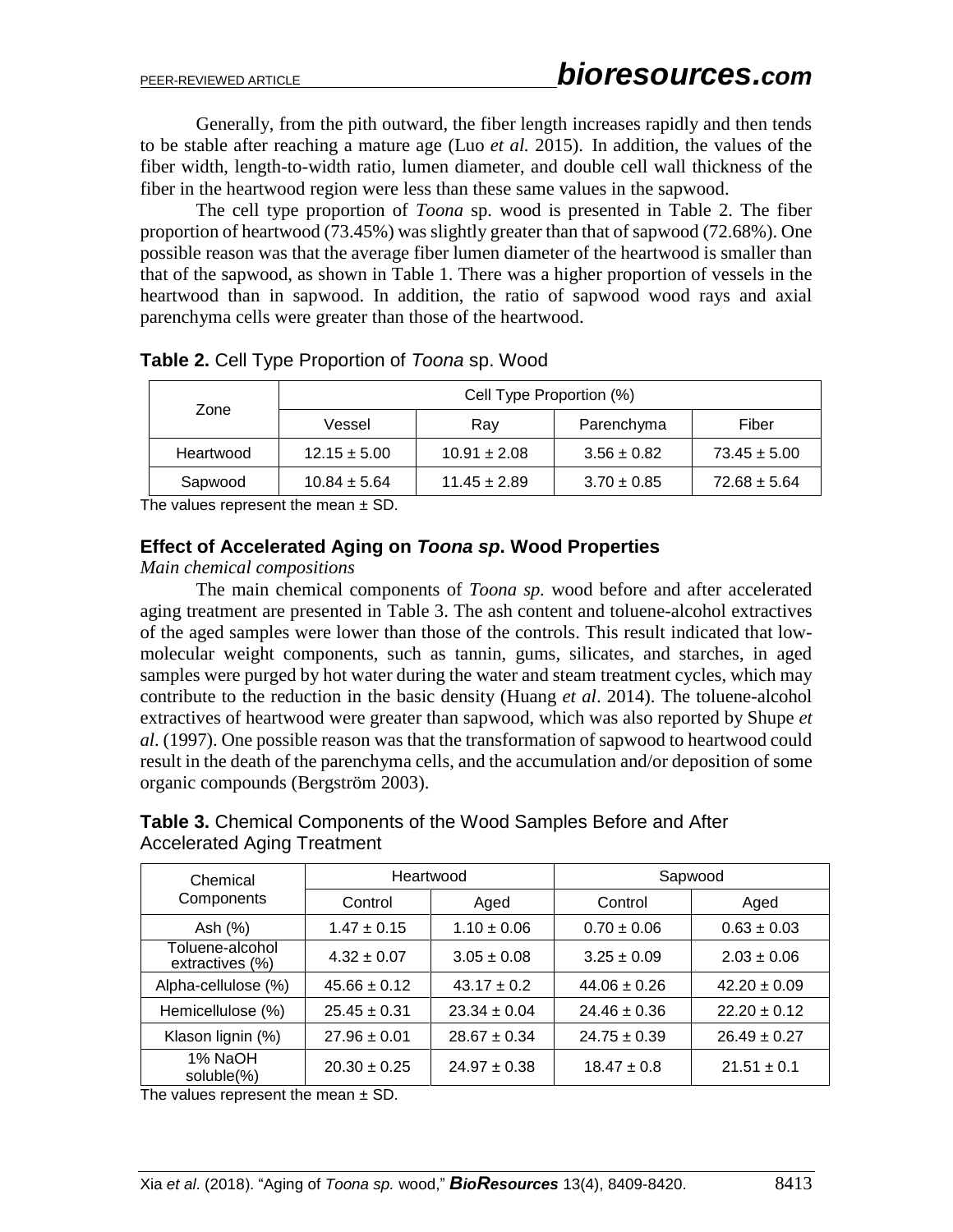As shown in Table 3, higher contents of alpha-cellulose and hemicelluloses were observed in the control samples. In terms of hemicellulose, the reduction in aged samples was higher than cellulose (2.0% to 3.26% and 8.29% to 9.24% for cellulose and hemicellulose, respectively), which can be attributed to fact that hemicellulose is less stable to acid hydrolysis than cellulose is (Yildiz *et al*. 2006). As the hydroxyl group content of hemicellulose decreased, wood became less hydrophilic, resulting in a better dimensional stability (Kránitz *et al*. 2016).

The Klason lignin content in aged samples was higher than that of control samples (Table 3). A similar result was also reported by Shafizadeh and Chin (1977). This was possibly due to the degradation of the carbohydrates, leading to a relative increase of lignin content (Huang *et al*. 2014). The 1% NaOH solubility in aged samples was higher than that of the controls. The 1% NaOH solubility of wood contained primarily extraneous components, such as acid-soluble lignin, tannins, lipids, low-molecular weight hemicelluloses, and degraded cellulose (Pettersen 1984). Moreover, the content of Klason lignin and 1% NaOH solubility in the heartwood were higher than that of the sapwood. The variation in the Klason lignin of *Toona* sp. wood was in line with the report by Taylor *et al.* (2002), who reported more lignin in the heartwood than in the sapwood of *Quercus*. A convincing reason was that transforming sapwood into heartwood could initiate a secondary lignification process (Bergström 2003).

## *FT-IR analysis*

Figure 2 shows the FT-IR spectra of wood samples before and after aging. After the aging treatment, the characteristic infrared (IR) absorption bands of hemicellulose and cellulose became weaker, such as  $3330 \text{ cm}^{-1}$  (O-H),  $1420 \text{ cm}^{-1}$  (C-H<sub>2</sub> symmetrical bending), 1370 cm<sup>-1</sup> (C-H deformation), 1322 cm<sup>-1</sup> (C-H<sub>2</sub> rocking vibration), 1236 cm<sup>-1</sup>  $(C-H<sub>2</sub> tensile, more invasive wood-based ring vibrations), 1205 cm<sup>-1</sup> (O-H bending), 1157$ cm<sup>-1</sup> (C-O-C asymmetric stretching), 1050 cm<sup>-1</sup>(C-O vibration), and 899 cm<sup>-1</sup> (C-H deformation) (Gu *et al.* 2012; Li *et al.* 2015; Fabiyi and Ogunleye 2015; Liu *et al.* 2017). The decompositions of hemicellulose and cellulose, in turn, intensified the lignin characteristic IR peaks, such as  $1650 \text{ cm}^{-1}$  (C=O tensile) and  $1510 \text{ cm}^{-1}$  (C=C skeleton vibration in aromatic rings) (Li 2003; Liu *et al.* 2017). The increase in methyl and/or methylene infrared bands at  $2888 \text{ cm}^{-1}$  was noteworthy. This result suggested that macromolecules were decomposed in wood during accelerated aging treatment (Chen *et al.* 2014).

Compared with sapwood, the characteristic IR absorption bands of hemicellulose  $(1730 \text{ cm}^{-1} \text{ (C=O stretching vibration in non-conjugated ketones and free aldehyde present})$ in lignin and stretching vibration on acetyl and carbonyl groups present in hemicelluloses)), cellulose (1420 cm<sup>-1</sup> (C-H<sub>2</sub> symmetrical bending), 1322 cm<sup>-1</sup> (C-H<sub>2</sub> rocking vibration), 1157 cm<sup>-1</sup> (C-O-C asymmetric stretching), and 899 cm<sup>-1</sup> (C-H deformation)), and lignin  $(1650 \text{ cm}^{-1}(\text{C}=O \text{tensile}), 1510 \text{cm}^{-1}(\text{C}=C \text{skeleton vibration in aromatic rings}))$  in heartwood was stronger. This observation was likely a result of higher contents of hemicellulose, cellulose, and lignin in heartwood (Table 3).

# *Crystallinity of cellulose*

The X-ray diffraction (XRD) pattern of the heartwood and sapwood of *Toona sp.* wood before and after accelerated aging are shown in Fig. 3. The crystal peaks at 18<sup>°</sup>, 22.2°, and 35° represent the diffractive peaks of the crystalline surface of cellulose. Compared with heartwood, the peaks at 18° and 22.2° decreased over time in the sapwood,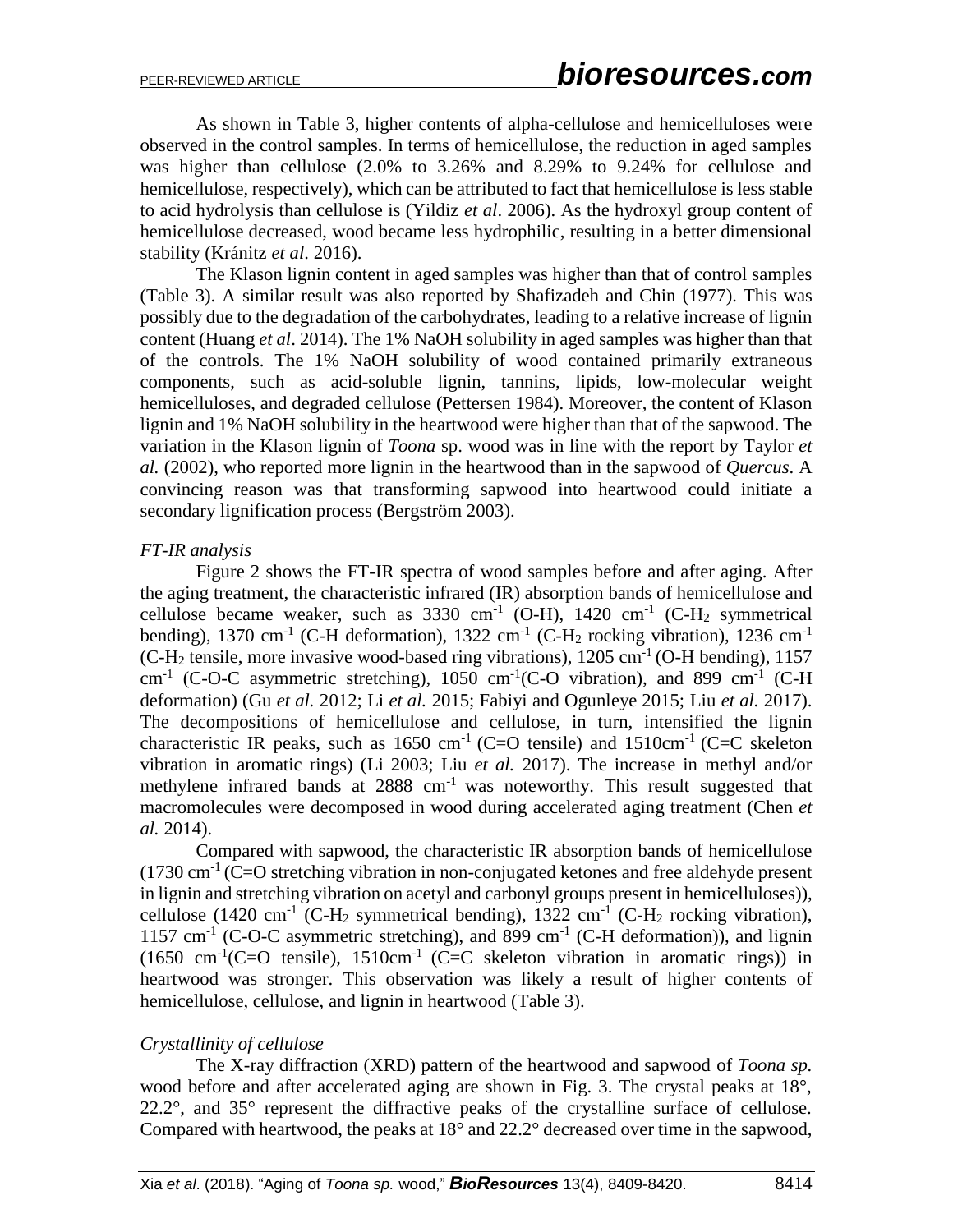likely due to the larger crystallized area in the heartwood (Ning *et al.* 2017). The peak intensities at 18° and 22.2° decreased after aging. The accelerated aging samples (58.6% to 58.7%) had a lower relative crystallinity than the control samples (59.9% to 60.4%). This finding suggests that the oxidation of -OH groups in the cellulose and the fracture of the cellulose macromolecular chain caused the destruction of crystalline zones and the transition of some crystalline zones into amorphous zones during the aging treatment (Ning *et al.* 2017). Moreover, the aging treatment promoted the cleavage of glycosidic bonds, resulting in the depolymerization of carbohydrates (Bhuiyan *et al.* 2000). The changes in crystallinity caused by an aging treatment may result in corresponding changes in physicalmechanical and chemical properties.



**Fig. 2.** FT-IR spectra of the wood samples before and after an accelerated aging treatment

#### *Physical and mechanical properties*

The physical-mechanical properties of the wood samples are presented in Table 5. The aged samples had a lower basic density and volumetric shrinkage than those of the controls. During the accelerated aging cycles, the reduction of cellulose and hemicellulose content induced by the heating and steaming treatments might contribute to the decreases in basic density and volumetric shrinking (González-Peña *et al.* 2009).

Compared with the sapwood, higher physical-mechanical properties were found in the heartwood, which was probably attributed to the higher density. The physicalmechanical properties were affected by anatomical characteristics, *e.g*., fiber proportion and cell wall thickness (Pirralho *et al.* 2014). Thus, the observed higher density at the heartwood was mostly a result of the higher fibrous tissue percentage (Table 2). In addition, the volumetric shrinking for heartwood (10.1% to 12.21%) was less than sapwood (12.52% to 13%). This result suggests that heartwood has a higher dimensional stability. The pits between cells usually became tightly sealed during the heartwood formation from sapwood, which greatly reduced wood permeability (Taylor *et al.* 2002). Moreover, the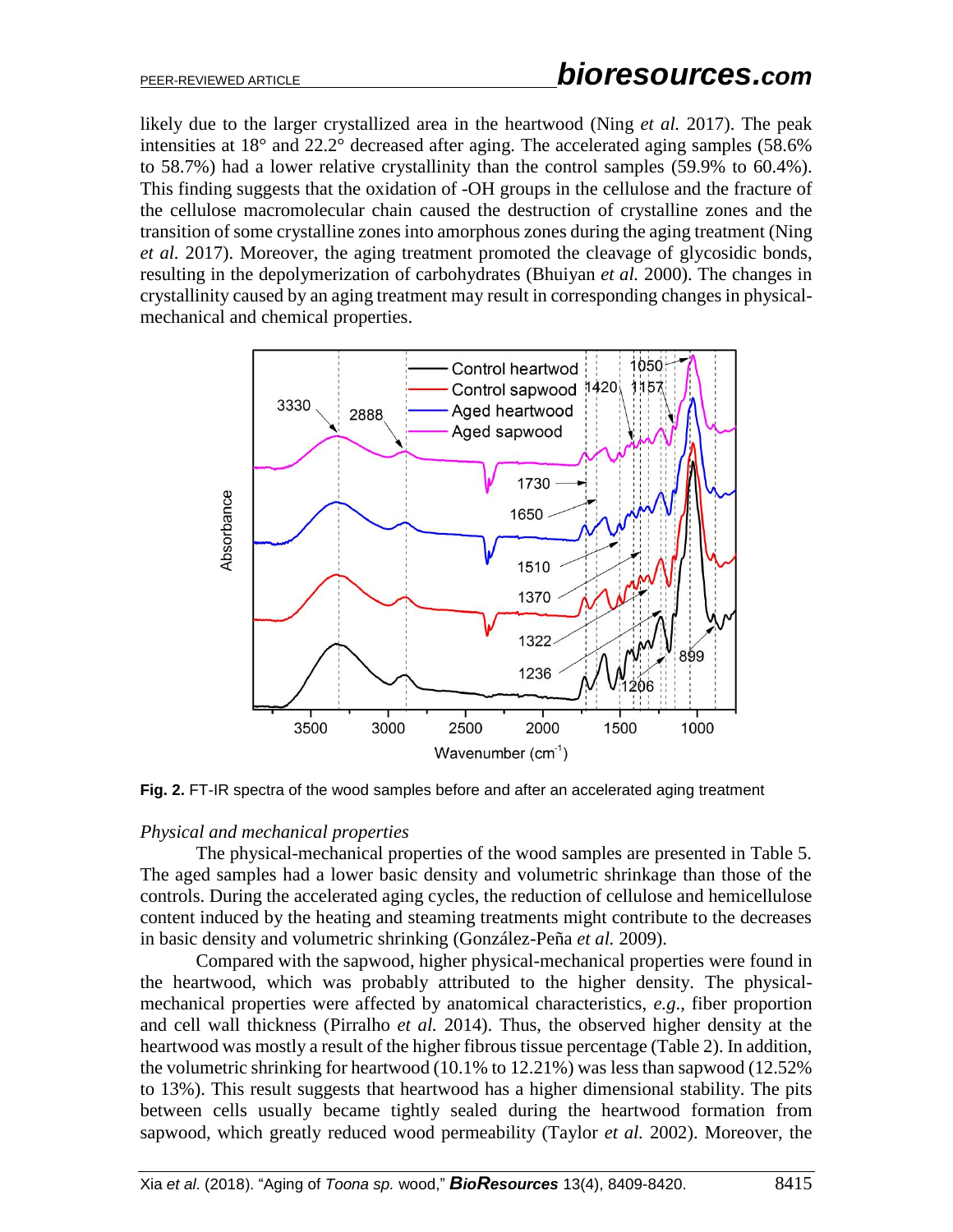hydrophobic polyphenols compounds in heartwood in the cell wall enhanced the dimensional stability (Taylor *et al.* 2002; Bertaud and Holmbom 2004).

The mechanical properties of the aged samples were lower than those of the control. The results showed that CS, MOE, MOR, and hardness of aged samples decreased by 7.3% to 10.3%, 3.8% to 7.3%, 11.8% to 12.2%, and 8.67% to 10.88%, respectively. The primary reason for the strength loss was the degradation of cellulose and hemicelluloses (Hillis 1984). In addition, the decreased crystallinity of cellulose influenced the mechanical properties as well (Bhuiyan *et al.* 2000). Based on these results, it is easy to understand that the reduction in mechanical properties with accelerated aging had a positive relationship in regards to the loss of carbohydrate components.



**Fig. 3.** XRD spectra of the wood samples before and after the accelerated aging treatment

In comparison to the sapwood, the heartwood had higher mechanical properties. These findings were similar with the conclusions reached by Sun *et al.* (2012). The higher mechanical properties of heartwood may be attributed to the higher content of main chemical components in the cell wall as shown in Table 3.

| <b>Table 4.</b> Relative Crystallinity of the Wood Samples Cellulose Before and After |  |
|---------------------------------------------------------------------------------------|--|
| <b>Accelerated Aging Treatment</b>                                                    |  |

|                            | Heartwood |       | Sapwood |       |
|----------------------------|-----------|-------|---------|-------|
| ltem                       | Control   | Aged  | Control | Aged  |
| Relative crystallinity (%) | 59.89     | 58.67 | 60.41   | 58.59 |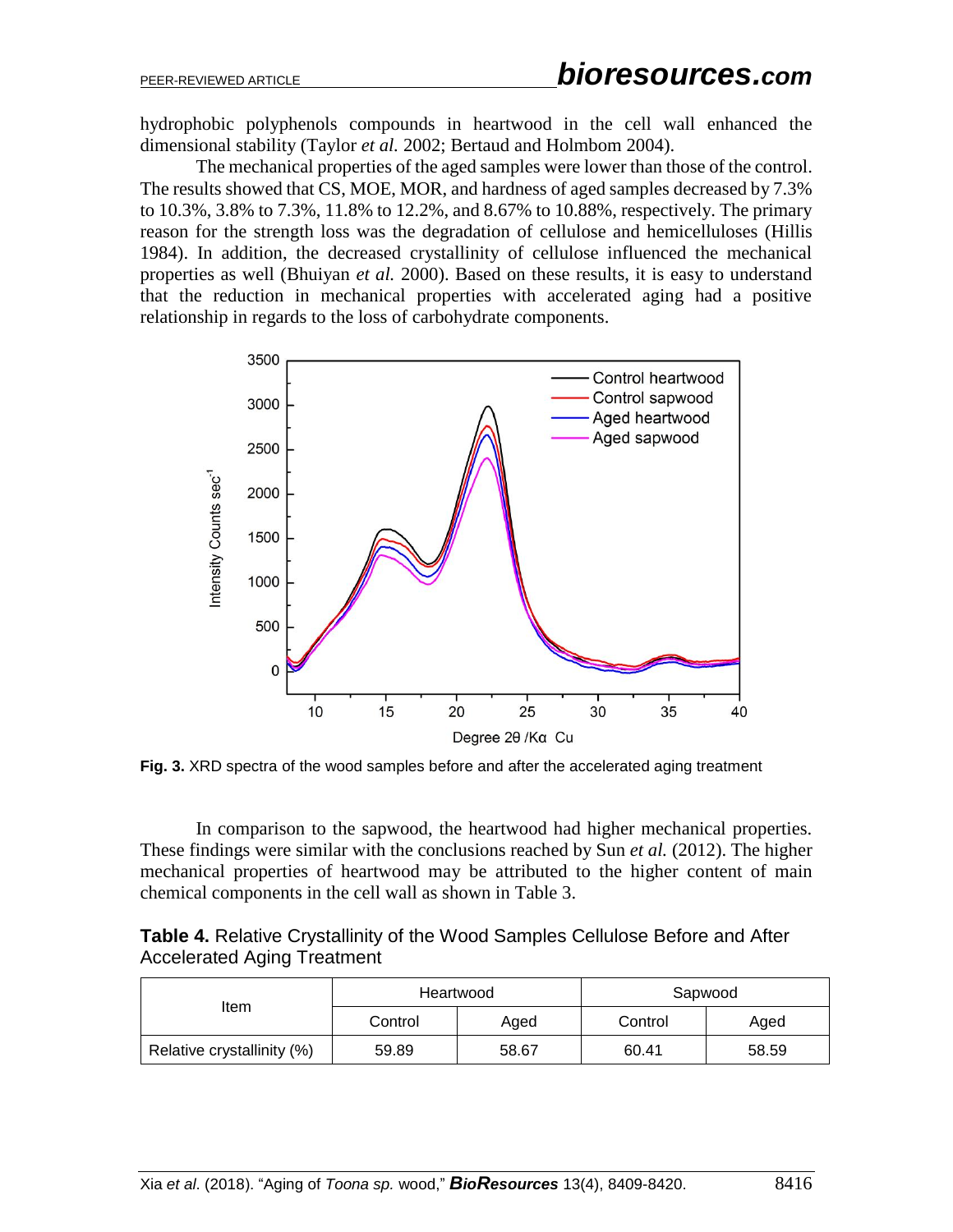**Table 5.** Physical and Mechanical Properties of the Wood Samples Before and After Aging Treatment

| Physical and Mechanical<br>Properties |                  | Heartwood        |                  | Sapwood          |                  |
|---------------------------------------|------------------|------------------|------------------|------------------|------------------|
|                                       |                  | Control          | Aged             | Control          | Aged             |
| D (g•cm $-3$ )                        |                  | $0.476 \pm 0.01$ | $0.457+0.02$     | $0.472 \pm 0.02$ | $0.447 \pm 0.03$ |
| S(%)                                  |                  | $12.21 \pm 0.29$ | $10.10+0.23$     | $13.00 \pm 0.34$ | $12.52 \pm 0.15$ |
| CS (MPa)                              |                  | $31.34 \pm 3.49$ | $29.05 + 4.37$   | $29.57 + 2.73$   | $26.53 \pm 2.79$ |
| MOR (MPa)                             |                  | 64.96±6.99       | $62.51 \pm 7.88$ | $57.94 \pm 8.58$ | $52.91 \pm 2.31$ |
| MOE (GPa)                             |                  | $8.34 \pm 0.14$  | $7.32 \pm 0.10$  | $6.55 \pm 0.38$  | $5.78 \pm 0.19$  |
| <b>Hardness</b><br>(KN)               | Cross<br>section | $4.32 \pm 0.58$  | $3.85 \pm 0.25$  | $3.92 \pm 0.54$  | $3.58 \pm 0.19$  |

The values represent the mean  $\pm$  SD.

## **CONCLUSIONS**

- 1. The physical-mechanical properties of heartwood were higher than those of sapwood, which corresponded to the variation in anatomical characteristics and chemical components.
- 2. The accelerated aging treatment tended to weaken the physical-mechanical properties of the wood samples.
- 3. The carbohydrates (cellulose and hemicelluloses) were depolymerized during the aging treatments, which resulted in a reduction in physical-mechanical properties.
- 4. In addition, the reduction of physical-mechanical properties was also a result of the decreasing cellulose crystallinity.

## **ACKNOWLEDGMENTS**

This work was supported by the Key Research and Development Project in Sichuan on the "Resource Assessment and Plantation Technic of *Toona ciliata* Roem," (2017NZ0028), and the Science and Technology Planning Project in Sichuan on the "Breakthrough on Forest New Variety Breeding and Breeding Material Innovation of *Toona sinensis* and *Toona ciliata* Roem," (No. 2016NY0035).

# **REFERENCES CITED**

- ASTM D 1037-89 (1993). "Standard test method for evaluating the properties of woodbase fiber and particle panel materials," ASTM International, West Conshohocken, PA.
- ASTM D 1104-56 (1971). "Standard test method for holocellulose in wood," ASTM International, West Conshohocken, PA.
- ASTM D 1103-60 (1971). "Standard test method for alpha-cellulose in wood," ASTM International, West Conshohocken, PA.
- ASTM D 1106-96 (1996). "Standard Test Method for acid-insoluble lignin in wood,"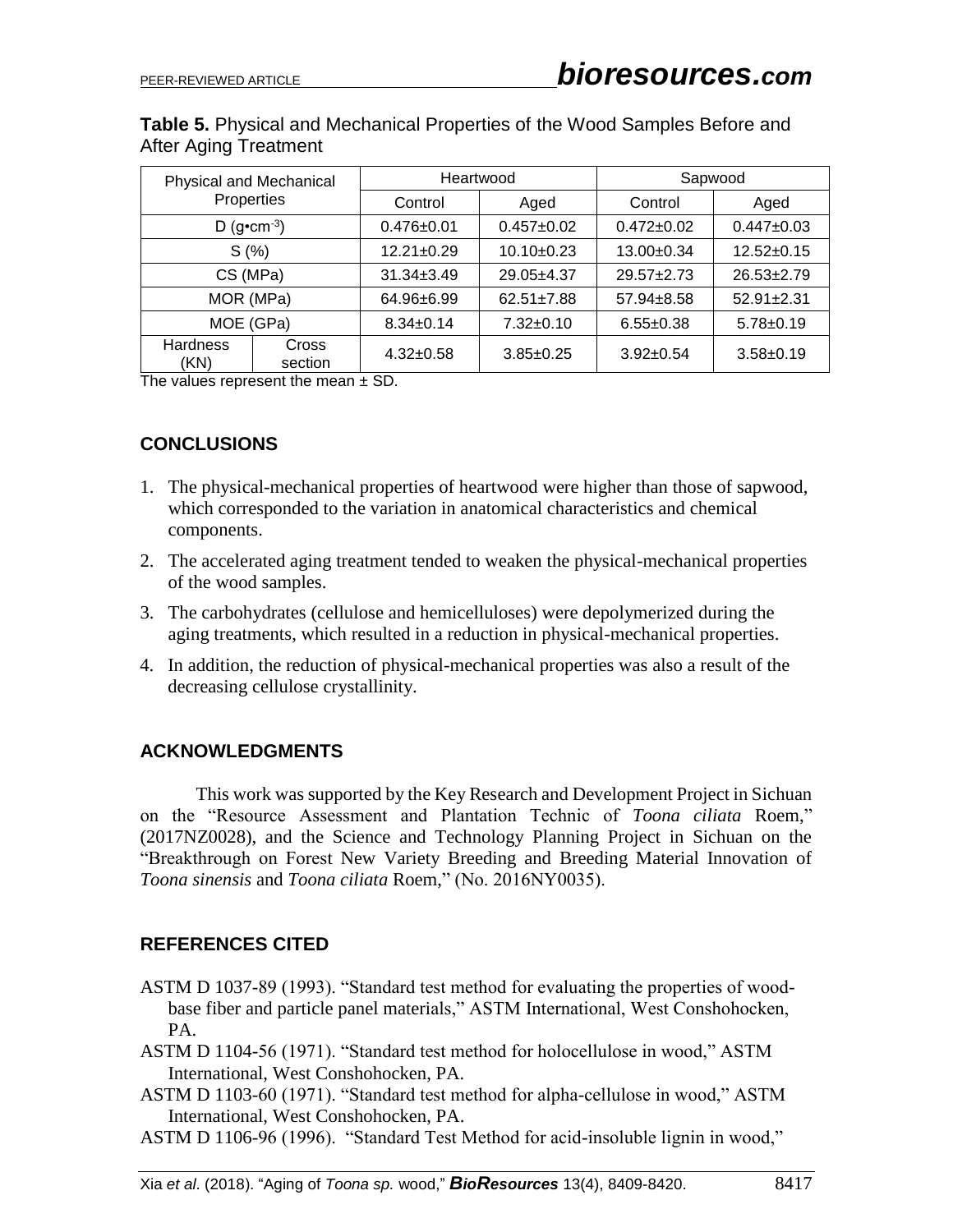ASTM International, West Conshohocken, PA.

- ASTM D 1107-96 (1996). "Standard test method for ethanol-toluene solubility of wood," ASTM International, West Conshohocken, PA.
- ASTM D 1109-84 (2001). "Standard test method for 1% sodium hydroxide solubility of wood," ASTM International, West Conshohocken, PA.
- ASTM D 1102-84 (2001). "Standard test method for ash solubility of wood," ASTM International, West Conshohocken, PA.
- Bergström, B. (2003). "Chemical and structural changes during heartwood formation in *Pinus sylvestris*," *Glasgow Medical Journal* 76(1), 59-71, DOI: [10.1093/forestry/76.1.45](https://doi.org/10.1093/forestry/76.1.45)
- Bertaud, F., and Holmbom, B. (2004). "Chemical composition of earlywood and latewood in Norway spruce heartwood, sapwood and transition zone wood," *Wood Science and Technology* 38(4), 245-256. DOI: [10.1007/s00226-004-0241-9](https://doi.org/10.1007/s00226-004-0241-9)
- Bhuiyan, M. T. R., Hirai, N., and Sobue, N. (2000). "Changes of crystallinity in wood cellulose by heat treatment under dried and moist conditions," *Journal of Wood Science* 46(6), 431-436. DOI: [10.1007/bf00765800](https://doi.org/10.1007/bf00765800)
- Bhuiyan, M. T. R., Hirai, N., and Sobue, N. (2001). "Effect of intermittent heat treatment on crystallinity in wood cellulose," *Journal of Wood Science* 47(5), 336-341. DOI: [10.1007/bf00766782](https://doi.org/10.1007/bf00766782)
- Chen, C., Luo, J., Qin, W., and Tong, Z. (2014). "Elemental analysis, chemical composition, cellulose crystallinity, and FT-IR spectra of *Toona sinensis* wood," *Monatshefte für Chemie - Chemical Monthly* 145(1), 175-185. DOI: [10.1007/s00706-](https://doi.org/10.1007/s00706-013-1077-5) [013-1077-5](https://doi.org/10.1007/s00706-013-1077-5)
- Fabiyi, J. S., and Ogunleye, B. M. (2015). "Mid-infrared spectroscopy and dynamic mechanical analysis of heat-treated obeche (*Triplochiton scleroxylon*) wood," *Maderas Ciencia Y Tecnologia* 17, 05-16. DOI: [10.4067/s0718-221x2015005000001](https://doi.org/10.4067/s0718-221x2015005000001)
- GB/T 1933 (2009). "Method for determination of the density of wood," Standardization Administration of China, Beijing, China.
- GB/T 1932 (2009). "Method for determination of the shrinkage of wood," Standardization Administration of China, Beijing, China.
- GB/T 1935 (2009). "Method of testing in compressive strength parallel to grain of wood," Standardization Administration of China, Beijing, China.
- GB/T 1936.1 (2009). "Method of testing in bending strength of wood," Standardization Administration of China, Beijing, China.
- GB/T 1936.2 (2009). "Method for determination of the modulus of elasticity in static bending of wood," Standardization Administration of China, Beijing, China.
- GB/T 1941 (2009). "Method of testing in hardness of wood," Standardization Administration of China, Beijing, China.
- González-Peña, M. M., Curling, S. F., and Hale, M. D. C. (2009). "On the effect of heat on the chemical composition and dimensions of thermally-modified wood," *Polymer Degradation and Stability* 94(12), 2184-2193. DOI: [10.1016/j.polymdegradstab.2009.09.003](https://doi.org/10.1016/j.polymdegradstab.2009.09.003)
- Gu, R., Konar, S., and Sain, M. (2012). "Preparation and characterization of sustainable polyurethane foams from soybean oils," *Journal of the American Oil Chemists Society* 89(11), 2103-2111. DOI [10.1007/s11746-012-2109-8](https://doi.org/10.1007/s11746-012-2109-8)
- Hillis, W. E. (1984). "High temperature and chemical effects on wood stability," *Wood Science and Technology* 18(4), 281-293. DOI: 10.1007/BF00353364
- Huang, X. Y., Xie, J. L., Qi, J. Q., Hao, J. F., Jiang, X. Q., and Hu, W. H. (2014).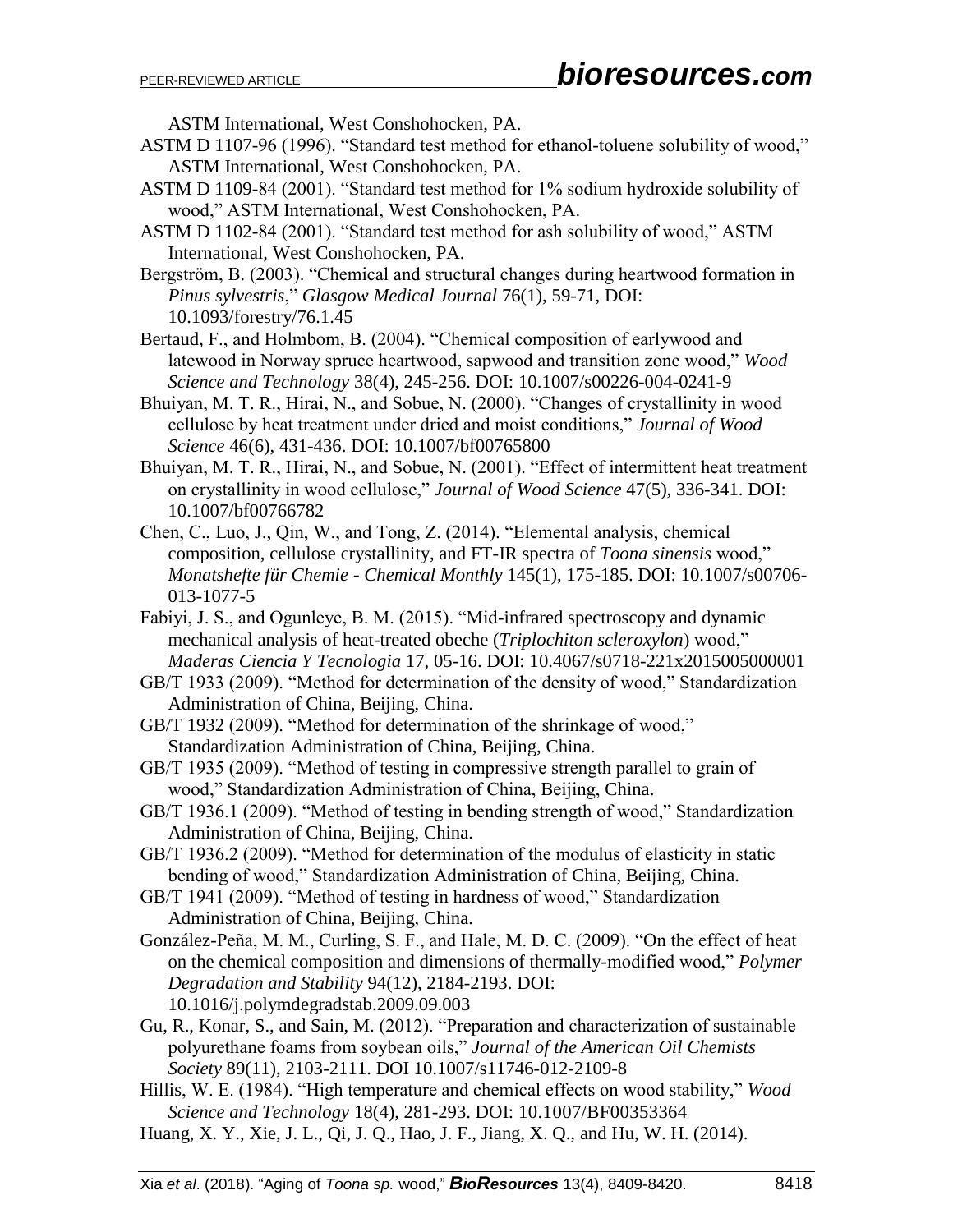"Investigation of the physical and mechanical properties and chemical composition of *Bambusa rigida* before and after accelerated aging," *BioResources* 9(2). DOI: 10.15376/biores.9.2.3174-3183

- Inagaki, T., Siesler, H. W., Mitsui, K., and Tsuchikawa, S. (2010). "Difference of the crystal structure of cellulose in wood after hydrothermal and aging degradation: A NIR spectroscopy and XRD study," *Biomacromolecules* 11(9), 2300-2305. DOI: 10.1021/bm100403y
- Kojima, Y., and Suzuki, S. (2011). "Evaluation of wood-based panel durability using bending properties after accelerated aging treatments," *Journal of Wood Science*  57(2), 126-133. DOI: [10.1007/s10086-010-1146-x](https://doi.org/10.1007/s10086-010-1146-x)
- Kránitz, K., Sonderegger, W., Bues, C. T., and Niemz, P. (2016). "Effects of aging on wood: A literature review," *Wood Science and Technology* 50(1), 7-22. DOI: [10.1007/s00226-015-0766-0](https://doi.org/10.1007/s00226-015-0766-0)
- Li, J. (2003). *Wood Spectroscopy*, Science Press, Beijing, China.
- Li, L., Dai, Y. Y., Wang, Y. G., and Yue, J. Q. (2014). "Analysis of the difference of Aspen between sapwood and heartwood," *Paper Science & Technology* 33(1), 19-25. DOI: 10.19696/j.issn1671-4571.2014.01.004
- Li, G., Hse, C., and Qin, T. (2015). "Wood liquefaction with phenol by microwave heating and FTIR evaluation," *Journal Forestry Research* 26(4), 1043-1048. DOI: [10.1007/s11676-015-0114-0](https://doi.org/10.1007/s11676-015-0114-0)
- Liu, X. Y., Timar, M. C., Varodi, A. M., and Sawyer, G. (2017). "An investigation of accelerated temperature-induced ageing of four wood species: Colour and FTIR," *Wood Science and Technology* 51(2), 357-378. DOI: [10.1007/s00226-016-0867-4](https://doi.org/10.1007/s00226-016-0867-4)
- Long, J. N., Smith, F. W., and Scott, D. R. M. (1981). "The role of Douglas fir stem sapwood and heartwood in the mechanical and physiological support of crowns and development of stem form," *Canadian Journal of Forest Research* 11(11), 459-464. DOI: [10.1139/x81-063](https://doi.org/10.1139/x81-063)
- Luo, J. X., Lu, D., Qi, J. Q., Huang, X. Y., and Li, F. (2015). "Growth ring width and anatomical properties of *Toona sinensis* wood," *Journal of Southwest Forestry University* (2), 95-99. DOI: 10.11929/j.issn.2095-1914.2015.02.016
- Ning, G. Y., Wang, X. M., and Wang, Z. (2017). "Wood physical property of *Populus euphratica* timber with different status," *Journal of Northwest Forestry University* 32(4), 224-228. DOI: 10.3969/j.issn.1001-7461.2017.04.37
- Pettersen, R. C. (1984). "The chemical composition of wood," in: *The Chemistry of Solid Wood*, R. M. Rowell (ed.), American Chemical Society, Washington, D.C., pp. 57- 126. [DOI: 10.1021/ba-1984-0207.ch002](http://dx.doi.org/10.1021/ba-1984-0207.ch002)
- Pirralho, M., Flores, D., Sousa, V. B., Quilhó, T., Knapic, S., and Pereira, H. (2014). "Evaluation on paper making potential of nine eucalyptus, species based on wood anatomical features," *Industrial Crops & Products* 54(2), 327-334. DOI: [10.1016/j.indcrop.2014.01.040](https://doi.org/10.1016/j.indcrop.2014.01.040)
- Shafizadeh, F., and Chin, P. P. S. (1977). "Thermal deterioration of wood," in: *Wood Technology: Chemical Aspects*, American Chemical Society, Washington, D.C., pp. 57-81. [DOI: 10.1021/bk-1977-0043.ch005](http://dx.doi.org/10.1021/bk-1977-0043.ch005)
- Sun, X. M., Chu, X. L., Zhang, S. G., and Liu, J. N. (2012). "Timber evaluation on physical and mechanical properties of species and hybrids of *Larix*," *Scientia Silvae Sinicae* 48(12), 153-159. DOI: 10.11707/j.1001-7488.20121224
- Shupe, T. F., Hse, C. Y., Choong, E. T., and Groom, L. H. (1997). "Differences in some chemical properties of innerwood and outerwood from five silviculturally different